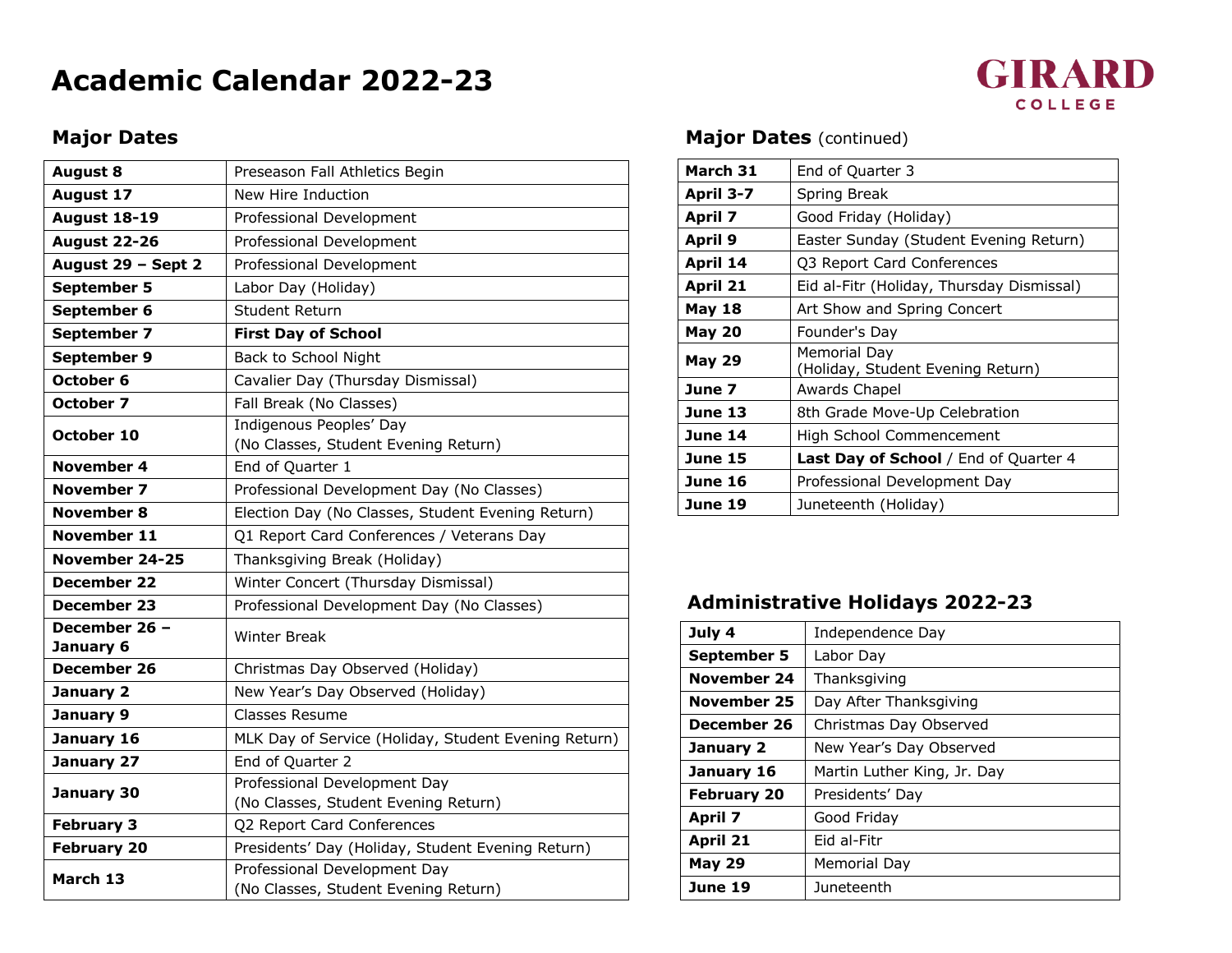

|                                            | <b>Sunday</b>           | <b>Monday</b>                             | <b>Tuesday</b> | <b>Wednesday</b> | <b>Thursday</b>                      | <b>Friday</b> | <b>Saturday</b> |
|--------------------------------------------|-------------------------|-------------------------------------------|----------------|------------------|--------------------------------------|---------------|-----------------|
|                                            |                         |                                           |                |                  |                                      | $\mathbf{1}$  | $\overline{2}$  |
| 2022                                       | $\overline{\mathbf{3}}$ | 4<br><b>Independence Day</b><br>(Holiday) | 5              | 6                | 7                                    | 8             | 9               |
| $\geq$                                     | 10                      | 11                                        | 12             | 13               | 14<br><b>Bastille Day</b>            | 15            | 16              |
| $\overline{\phantom{a}}$<br>$\blacksquare$ | 17                      | 18                                        | 19             | 20               | 21<br><b>New Student Orientation</b> | 22            | 23              |
|                                            | 24<br>31                | 25                                        | 26             | 27               | 28                                   | 29            | 30              |

|                      | <b>Sunday</b> | <b>Monday</b>                         | <b>Tuesday</b>                        | Wednesday                             | <b>Thursday</b>                       | <b>Friday</b>                         | <b>Saturday</b> |
|----------------------|---------------|---------------------------------------|---------------------------------------|---------------------------------------|---------------------------------------|---------------------------------------|-----------------|
|                      |               |                                       | $\overline{\mathbf{2}}$               | 3                                     | 4                                     | 5                                     | 6               |
| 2022                 | 7             | 8<br><b>Preseason Fall Athletics</b>  | 9                                     | 10                                    | 11                                    | 12                                    | 13              |
|                      | 14            | 15                                    | 16                                    | 17<br>New Hire Induction              | 18<br><b>Professional Development</b> | 19<br><b>Professional Development</b> | 20              |
| ugust                | 21            | 22<br><b>Professional Development</b> | 23<br>Professional Development        | 24<br><b>Professional Development</b> | 25<br><b>Professional Development</b> | 26<br><b>Professional Development</b> | 27              |
| $\blacktriangleleft$ | 28            | 29<br><b>Professional Development</b> | 30<br><b>Professional Development</b> | 31<br><b>Professional Development</b> |                                       |                                       |                 |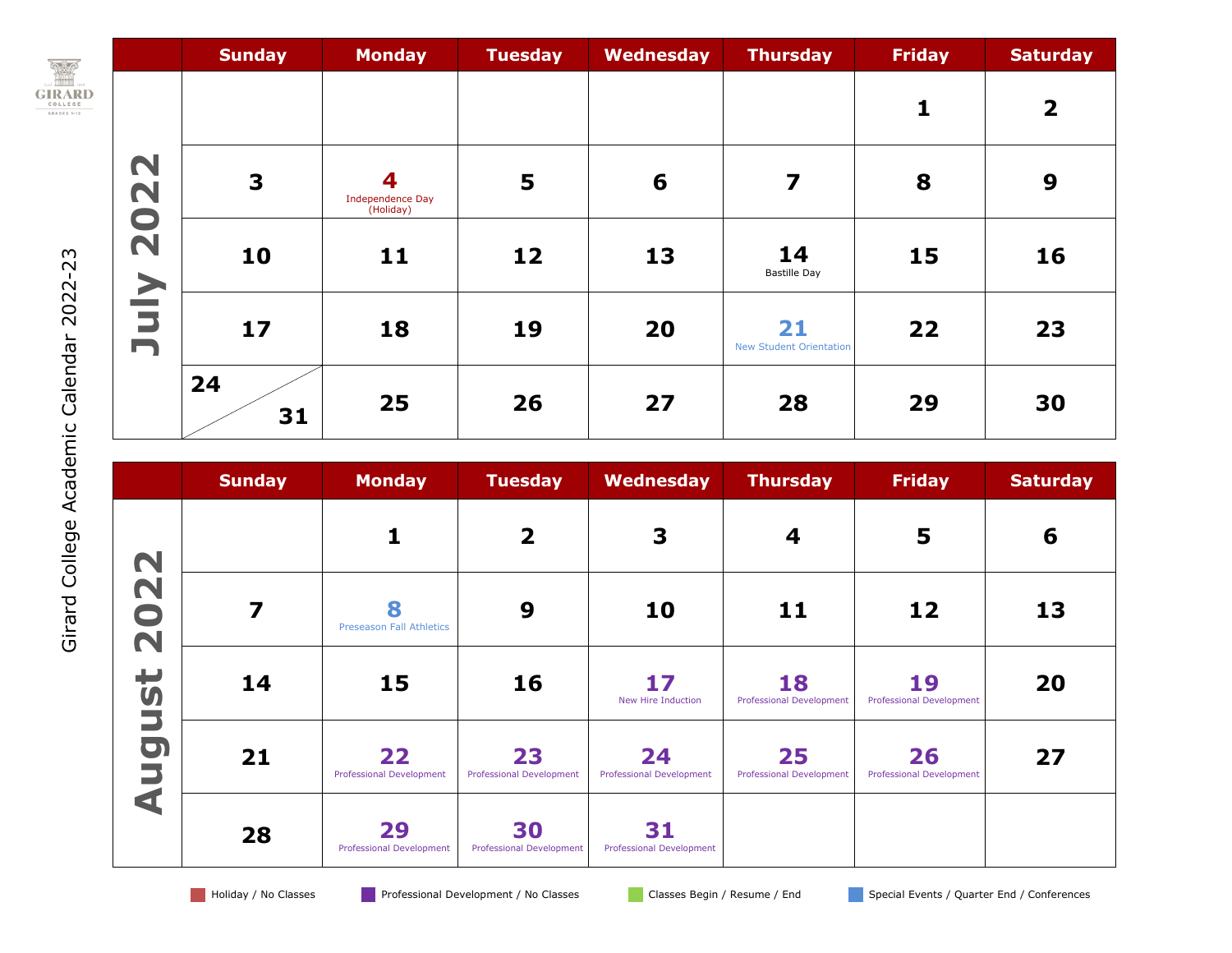

Girard College Academic Calendar 202

2-2 3

|                                                      | <b>Sunday</b>           | <b>Monday</b>               | <b>Tuesday</b>             | Wednesday            | <b>Thursday</b>                 | <b>Friday</b>                                              | <b>Saturday</b> |
|------------------------------------------------------|-------------------------|-----------------------------|----------------------------|----------------------|---------------------------------|------------------------------------------------------------|-----------------|
| <b>22</b>                                            |                         |                             |                            |                      | <b>Professional Development</b> | $\overline{\mathbf{2}}$<br><b>Professional Development</b> | 3               |
| $\bullet$<br>$\overline{\mathbf{N}}$<br>$\mathbf{L}$ | $\overline{\mathbf{4}}$ | 5<br>Labor Day<br>(Holiday) | 6<br><b>Student Return</b> | First Day of Classes | 8                               | 9<br><b>Back to School Night</b>                           | 10              |
| $\mathbf 0$<br>$\Box$                                | 11                      | 12                          | 13                         | 14                   | 15                              | 16                                                         | 17              |
| teml<br>$\Omega$                                     | 18                      | 19                          | 20                         | 21                   | 22                              | 23                                                         | 24              |
| $\overline{\mathbf{0}}$<br>$\boldsymbol{\mathsf{S}}$ | 25<br>Rosh Hashanah     | 26                          | 27                         | 28                   | 29                              | 30                                                         |                 |

|             | <b>Sunday</b>           | <b>Monday</b>                                                         | <b>Tuesday</b>              | Wednesday       | <b>Thursday</b>                                 | <b>Friday</b>           | <b>Saturday</b> |
|-------------|-------------------------|-----------------------------------------------------------------------|-----------------------------|-----------------|-------------------------------------------------|-------------------------|-----------------|
|             |                         |                                                                       |                             |                 |                                                 |                         |                 |
| 2022        | $\overline{\mathbf{2}}$ | 3                                                                     | $\boldsymbol{4}$            | 5<br>Yom Kippur | 6<br><b>Cavalier Day</b><br>(Student Dismissal) | Fall Break (No Classes) | 8               |
| $\mathbf 0$ | 9                       | 10<br>Indigenous Peoples' Day<br>(No Classes, Student Evening Return) | 11<br><b>Classes Resume</b> | 12              | 13                                              | 14                      | 15              |
| ctob        | 16                      | 17                                                                    | 18                          | 19              | 20                                              | 21                      | 22              |
|             | 23<br>30                | 24<br>Diwali<br>31<br>Halloween                                       | 25                          | 26              | 27                                              | 28                      | 29              |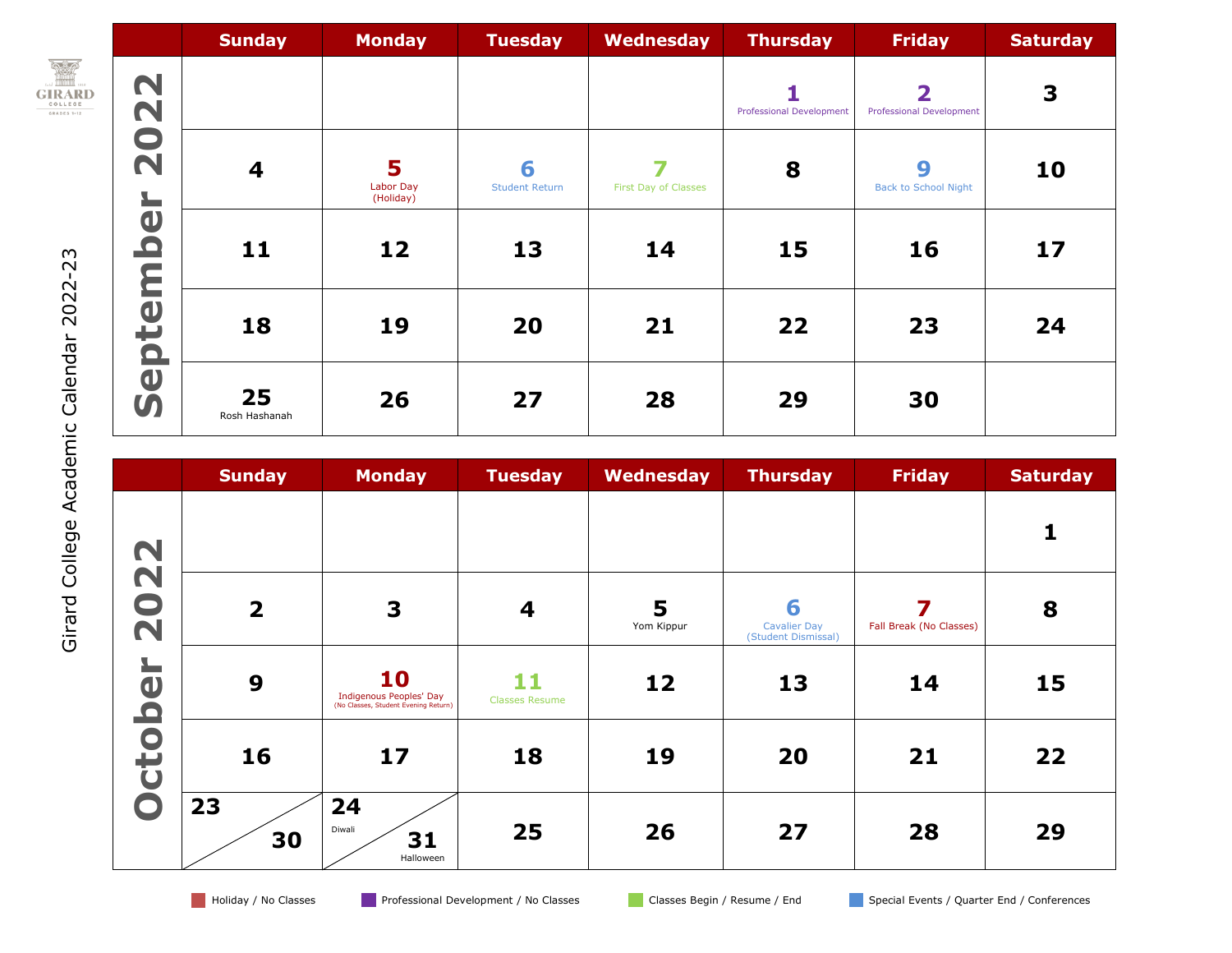

2-2 3

|                                          | <b>Sunday</b>                  | <b>Monday</b>                            | <b>Tuesday</b>                                                   | <b>Wednesday</b>           | <b>Thursday</b>                              | <b>Friday</b>                                               | <b>Saturday</b> |
|------------------------------------------|--------------------------------|------------------------------------------|------------------------------------------------------------------|----------------------------|----------------------------------------------|-------------------------------------------------------------|-----------------|
| 22                                       |                                |                                          |                                                                  | $\overline{\mathbf{2}}$    | 3                                            | End of Quarter 1                                            | 5               |
| 20<br>$\mathbf{L}$                       | 6<br>Daylight Saving Time Ends | Professional Development<br>(No Classes) | 8<br><b>Election Day</b><br>(No Classes, Student Evening Return) | 9<br><b>Classes Resume</b> | 10                                           | 11<br><b>Report Card Conferences</b><br><b>Veterans Day</b> | 12              |
| $\bigcirc$<br>$\mathbf{\Omega}$          | 13                             | 14                                       | 15                                                               | 16                         | 17                                           | 18                                                          | 19              |
| Ε<br>$\bigcirc$<br>$\blacktriangleright$ | 20                             | 21                                       | 22                                                               | 23                         | 24<br><b>Thanksgiving Break</b><br>(Holiday) | 25<br><b>Thanksgiving Break</b><br>(Holiday)                | 26              |
| $\bullet$<br>Z                           | 27                             | 28<br><b>Classes Resume</b>              | 29                                                               | 30                         |                                              |                                                             |                 |

|                                                     | <b>Sunday</b> | <b>Monday</b>                                                                  | <b>Tuesday</b>                            | <b>Wednesday</b>                          | <b>Thursday</b>                                    | <b>Friday</b>                                         | <b>Saturday</b> |
|-----------------------------------------------------|---------------|--------------------------------------------------------------------------------|-------------------------------------------|-------------------------------------------|----------------------------------------------------|-------------------------------------------------------|-----------------|
| 022                                                 |               |                                                                                |                                           |                                           |                                                    | $\overline{\mathbf{2}}$                               | 3               |
| $\overline{\mathbf{N}}$<br>$\overline{\phantom{a}}$ | 4             | 5                                                                              | 6                                         | 7                                         | 8                                                  | 9                                                     | 10              |
| $\bigcirc$<br>$\mathbf{\Omega}$                     | 11            | 12                                                                             | 13                                        | 14                                        | 15                                                 | 16                                                    | 17              |
| ceml                                                | 18            | 19<br>Hanukkah Begins                                                          | 20                                        | 21                                        | 22<br><b>Winter Concert</b><br>(Student Dismissal) | 23<br><b>Professional Development</b><br>(No Classes) | 24              |
| $\overline{\mathbf{0}}$                             | 25            | 26<br>Christmas Day Observed (Holiday)<br>Kwanzaa<br>Winter Break (No Classes) | 27<br><b>Winter Break</b><br>(No Classes) | 28<br><b>Winter Break</b><br>(No Classes) | 29<br><b>Winter Break</b><br>(No Classes)          | 30<br><b>Winter Break</b><br>(No Classes)             | 31              |

Holiday / No Classes Professional Development / No Classes Professional Classes Begin / Resume / End Special Events / Quarter End / Conferences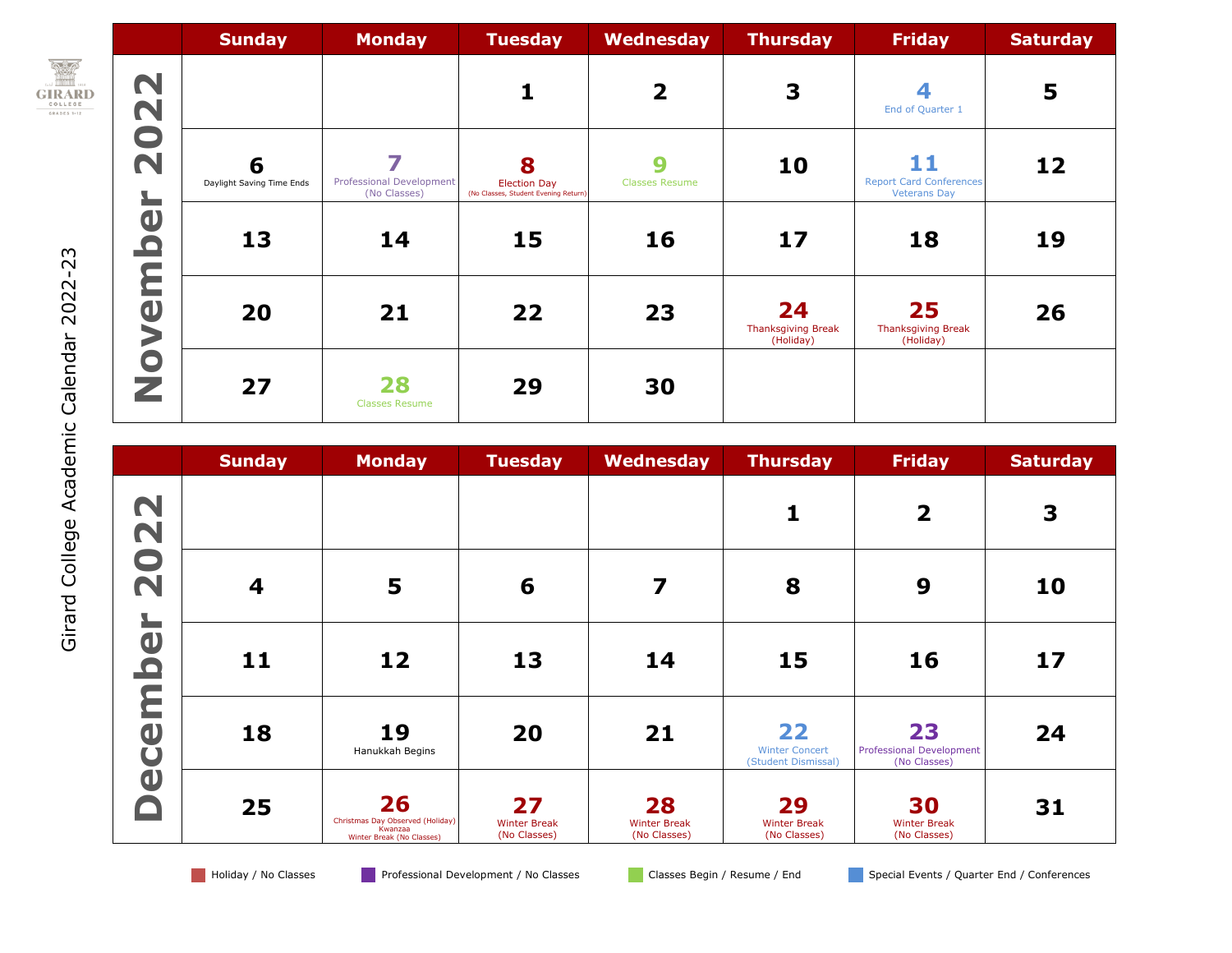|                                                       |                                    | <b>Sunday</b>                       | <b>Monday</b>                                                                 | <b>Tuesday</b>                           | Wednesday                                | <b>Thursday</b>                          | <b>Friday</b>                            | <b>Saturday</b> |
|-------------------------------------------------------|------------------------------------|-------------------------------------|-------------------------------------------------------------------------------|------------------------------------------|------------------------------------------|------------------------------------------|------------------------------------------|-----------------|
| <b>REP</b><br><b>GIRARD</b><br>COLLEGE<br>GRADES 1-12 | m                                  | Girard College<br>175th Anniversary | 2<br>New Year's Day Observed (Holiday)<br>Winter Break (No Classes)           | 3<br><b>Winter Break</b><br>(No Classes) | 4<br><b>Winter Break</b><br>(No Classes) | 5<br><b>Winter Break</b><br>(No Classes) | 6<br><b>Winter Break</b><br>(No Classes) |                 |
|                                                       | N<br>$\overline{\phantom{0}}$<br>N | 8                                   | 9<br><b>Classes Resume</b>                                                    | 10                                       | 11                                       | 12                                       | 13                                       | 14              |
|                                                       | <b>IQ</b>                          | 15                                  | 16<br>Martin Luther King, Jr. Day<br>(Holiday, Student Evening Return)        | 17                                       | 18                                       | 19                                       | 20                                       | 21              |
| 2022-23                                               | $\equiv$                           | 22<br>Lunar New Year                | 23                                                                            | 24                                       | 25                                       | 26                                       | 27<br>End of Quarter 2                   | 28              |
| Calendar                                              | <b>IQ</b><br>ŋ                     | 29                                  | 30<br><b>Professional Development</b><br>(No Classes, Student Evening Return) | 31                                       |                                          |                                          |                                          |                 |

|                                      | <b>Sunday</b>  | <b>Monday</b>                                              | <b>Tuesday</b>        | Wednesday           | <b>Thursday</b>                          | <b>Friday</b>                       | <b>Saturday</b> |
|--------------------------------------|----------------|------------------------------------------------------------|-----------------------|---------------------|------------------------------------------|-------------------------------------|-----------------|
| m                                    |                |                                                            |                       |                     | $\overline{\mathbf{2}}$<br>Groundhog Day | 3<br><b>Report Card Conferences</b> | 4               |
| 202                                  | $5\phantom{1}$ | 6                                                          | 7                     | 8                   | 9                                        | 10                                  | 11              |
| <u> 2</u><br>$\overline{\textbf{C}}$ | 12             | 13                                                         | 14<br>Valentine's Day | 15                  | 16                                       | 17                                  | 18              |
| E<br>$\overline{\mathbf{C}}$         | 19             | 20<br>Presidents' Day<br>(Holiday, Student Evening Return) | 21<br>Mardi Gras      | 22<br>Ash Wednesday | 23                                       | 24                                  | 25              |
| $\bigcirc$<br>щ                      | 26             | 27                                                         | 28                    |                     |                                          |                                     |                 |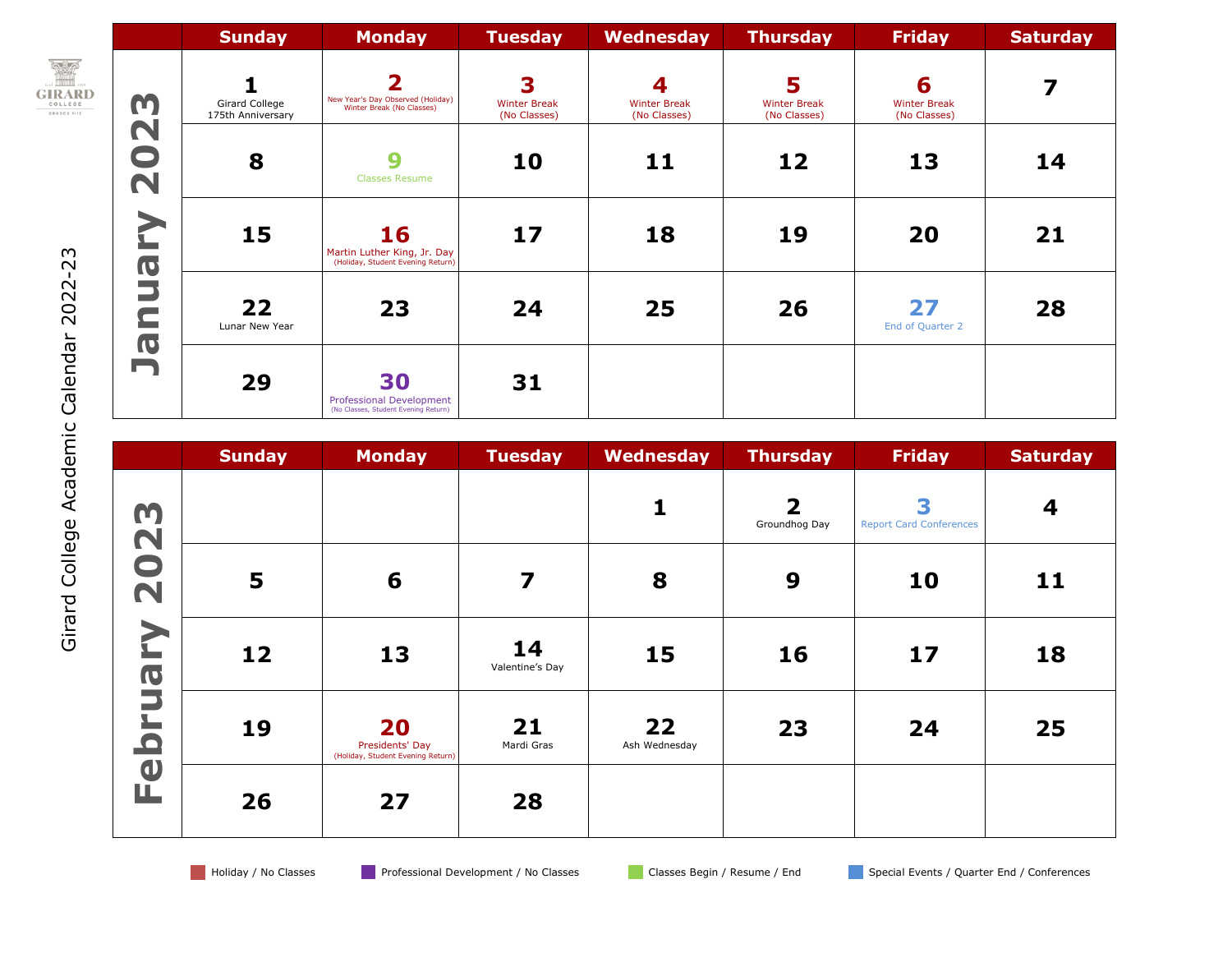

|                                | <b>Sunday</b>                        | <b>Monday</b>                                                          | <b>Tuesday</b>          | Wednesday            | <b>Thursday</b>         | <b>Friday</b>           | <b>Saturday</b> |
|--------------------------------|--------------------------------------|------------------------------------------------------------------------|-------------------------|----------------------|-------------------------|-------------------------|-----------------|
|                                |                                      |                                                                        |                         |                      | $\overline{\mathbf{2}}$ | 3                       | 4               |
| 2023                           | 5                                    | 6                                                                      | $\overline{\mathbf{z}}$ | 8<br>Holi            | 9                       | 10                      | 11              |
| $\mathbf{r}$<br>$\overline{u}$ | 12<br>Daylight Saving Time<br>Begins | 13<br>Professional Development<br>(No Classes, Student Evening Return) | 14                      | 15                   | 16                      | 17<br>St. Patrick's Day | 18              |
| $\mathbf{L}$<br><b>PIN</b>     | 19                                   | 20                                                                     | 21                      | 22<br>Ramadan Begins | 23                      | 24                      | 25              |
|                                | 26                                   | 27                                                                     | 28                      | 29                   | 30                      | 31<br>End of Quarter 3  |                 |

|                                                                                                                                            | <b>Sunday</b>                          | <b>Monday</b>                            | <b>Tuesday</b>                           | Wednesday                                         | <b>Thursday</b>                          | <b>Friday</b>                                      | <b>Saturday</b> |
|--------------------------------------------------------------------------------------------------------------------------------------------|----------------------------------------|------------------------------------------|------------------------------------------|---------------------------------------------------|------------------------------------------|----------------------------------------------------|-----------------|
| 023<br>$\overline{\mathbf{N}}$<br><b>Contract</b><br><b>The Company</b><br>$\overline{\phantom{a}}$<br>$\Omega$<br>$\overline{\textbf{d}}$ |                                        |                                          |                                          |                                                   |                                          |                                                    |                 |
|                                                                                                                                            | $\overline{\mathbf{2}}$                | 3<br><b>Spring Break</b><br>(No Classes) | 4<br><b>Spring Break</b><br>(No Classes) | 5<br>Spring Break (No Classes)<br>Passover Begins | 6<br><b>Spring Break</b><br>(No Classes) | Good Friday (Holiday)<br>Spring Break (No Classes) | 8               |
|                                                                                                                                            | 9<br>Easter Sunday<br>(Student Return) | 10<br><b>Classes Resume</b>              | 11                                       | 12                                                | 13                                       | 14<br><b>Report Card Conferences</b>               | 15              |
|                                                                                                                                            | 16                                     | 17                                       | 18                                       | 19                                                | 20                                       | 21<br>Eid al-Fitr<br>(Holiday, Thursday Dismissal) | 22<br>Earth Day |
|                                                                                                                                            | 23                                     | 24                                       | 25                                       | 26                                                | 27                                       | 28                                                 | 29              |